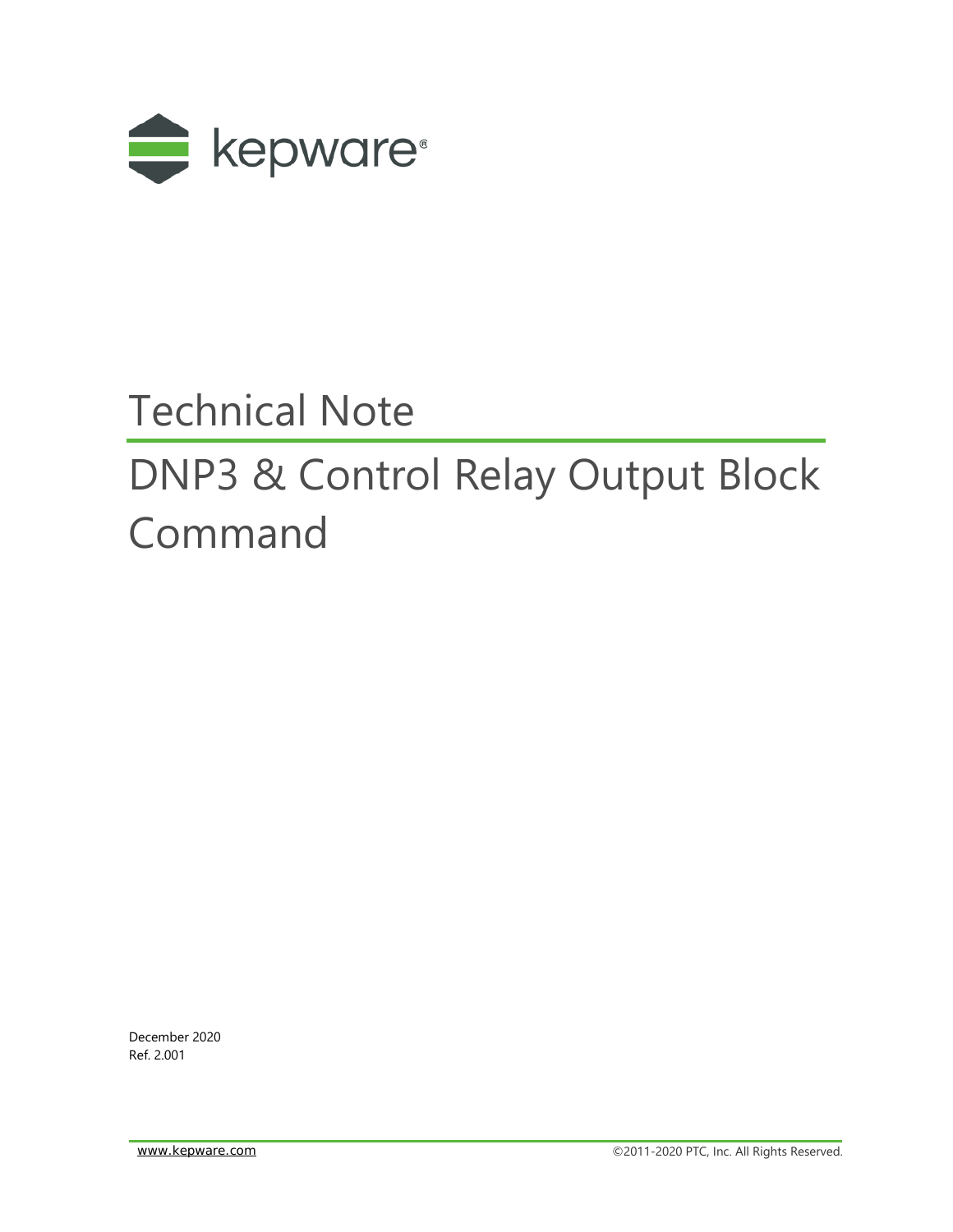## **Table of Contents**

| 1.               |     |       |  |  |
|------------------|-----|-------|--|--|
|                  | 1.1 |       |  |  |
|                  | 1.2 |       |  |  |
|                  | 1.3 |       |  |  |
|                  |     | 1.3.1 |  |  |
|                  |     |       |  |  |
| 2.               |     |       |  |  |
|                  | 2.1 |       |  |  |
|                  |     | 2.1.1 |  |  |
|                  |     | 2.1.2 |  |  |
|                  |     | 2.1.3 |  |  |
|                  |     | 2.1.4 |  |  |
|                  |     | 2.1.5 |  |  |
|                  |     | 2.1.6 |  |  |
|                  |     | 2.1.7 |  |  |
|                  |     |       |  |  |
|                  | 2.2 |       |  |  |
| 3.               |     |       |  |  |
| $\overline{4}$ . |     |       |  |  |
| 5.               |     |       |  |  |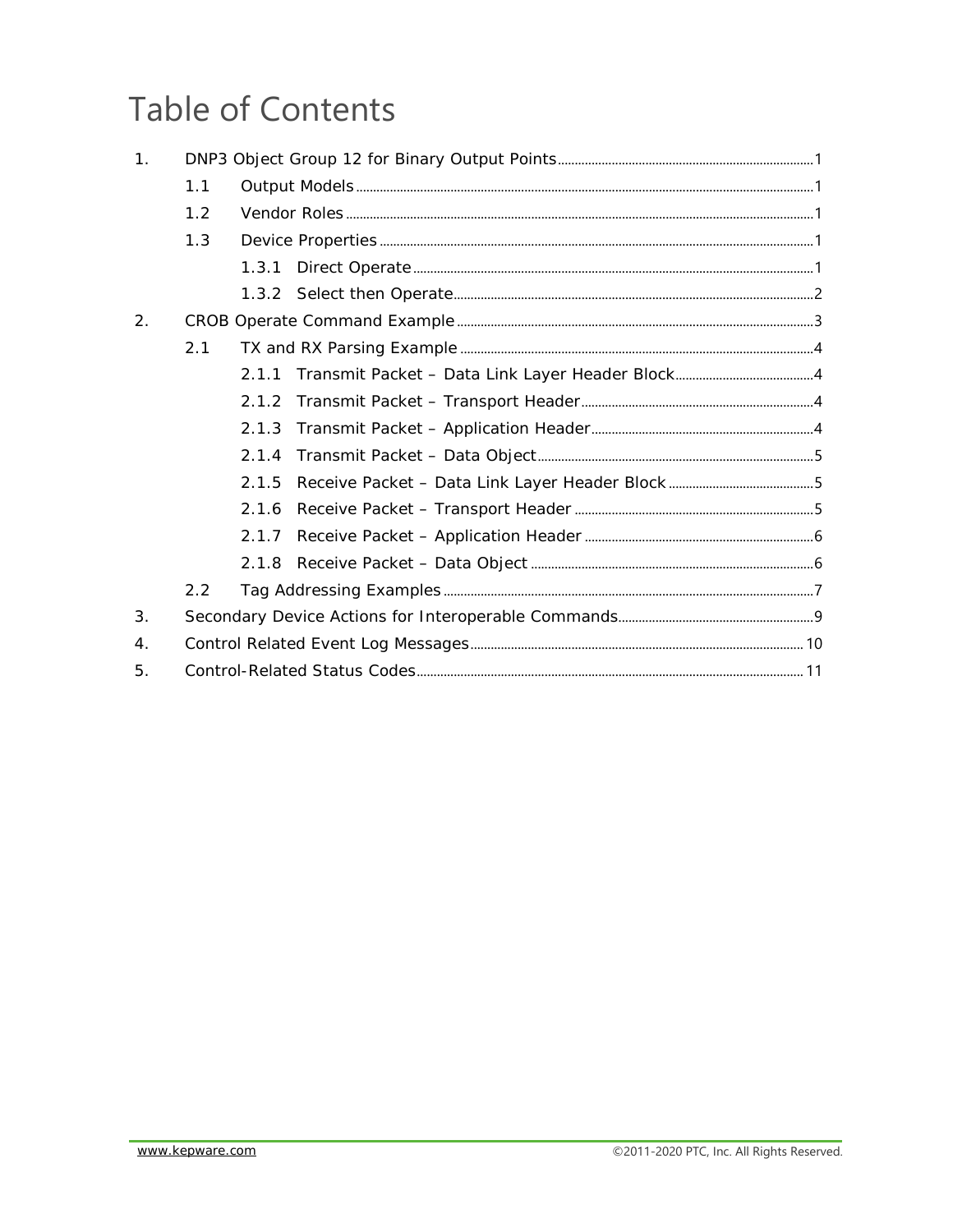## <span id="page-2-0"></span>**1. DNP3 Object Group 12 for Binary Output Points**

DNP3 Object Group 12 for Binary Output Points is used to provide a digital on-off drive signal or a pulsed drive signal for controlling a real or pseudo output device.

To perform digital control operations (such as electro-mechanical relays) at binary output points, use tags addressed with Object Group 10. An operation on an Object Group 10 Tag issues the CROB command using Object Group 12, variation 1.

#### <span id="page-2-1"></span>1.1 Output Models

There are three output models that apply to binary outputs:

- **Activation:** This output type initiates an action, such as Initiate Test, Acknowledge Alarm, and Trip Breaker.
- **Complementary Latch:** This output type remains latched in an active or non- active state, depending on which command is received. For example, Illumination On-Off, Enable-Disable, and Auto-Manual.
- **Complementary Two-Output:** This output type sets either a close or trip output momentarily active, depending on which command is received. For example, Run-Stop Motor, Trip-Close Breaker, Raise-Lower Transformer Tap, and Open-Close Valve.

#### <span id="page-2-2"></span>1.2 Vendor Roles

Device vendors are expected to assign the device appropriate control codes. For example, a manufacturer may assign "CLOSE -- PULSE\_ON" and "TRIP -- PULSE\_ON" to a breaker and "NUL -- LATCH\_ON" and "NUL -- LATCH\_OFF" to a pseudo point.

When performing On-Off and Close-Trip controls, it is recommended that users utilize the **Direct Operate** or the **Select then Operate** function codes with Group 12 objects.

*For more information, refer to Direct Operate and Select then Operate.*

#### <span id="page-2-3"></span>1.3 Device Properties

Descriptions of the Device Properties are as follows:

- **Operate Mode:** This parameter specifies whether the writable I/O points (Object Group 10 - Binary Outputs and Object Group 40 - Analog Outputs) will use the Direct Operate or the Select then Operate sequence. The default setting is Direct Operate.
	- **Note**: Individual tag write behavior can override this setting by writing a Boolean True to the output's corresponding .DO or .SO sub-type tags.
- **Feedback Poll after Operate:** When enabled, a feedback poll occurs after an operation. The default setting is Enable.

#### <span id="page-2-4"></span>1.3.1 Direct Operate

DIRECT\_OPERATE do not require a preceding select command. A Direct Operate function code is used for outputting Control Relay Output Blocks, Pattern Control Blocks, and Analog Outputs when the extra security provided by a two-step control command is not necessary. It also optimizes bandwidth utilization in a closed-loop control when other feedback is present.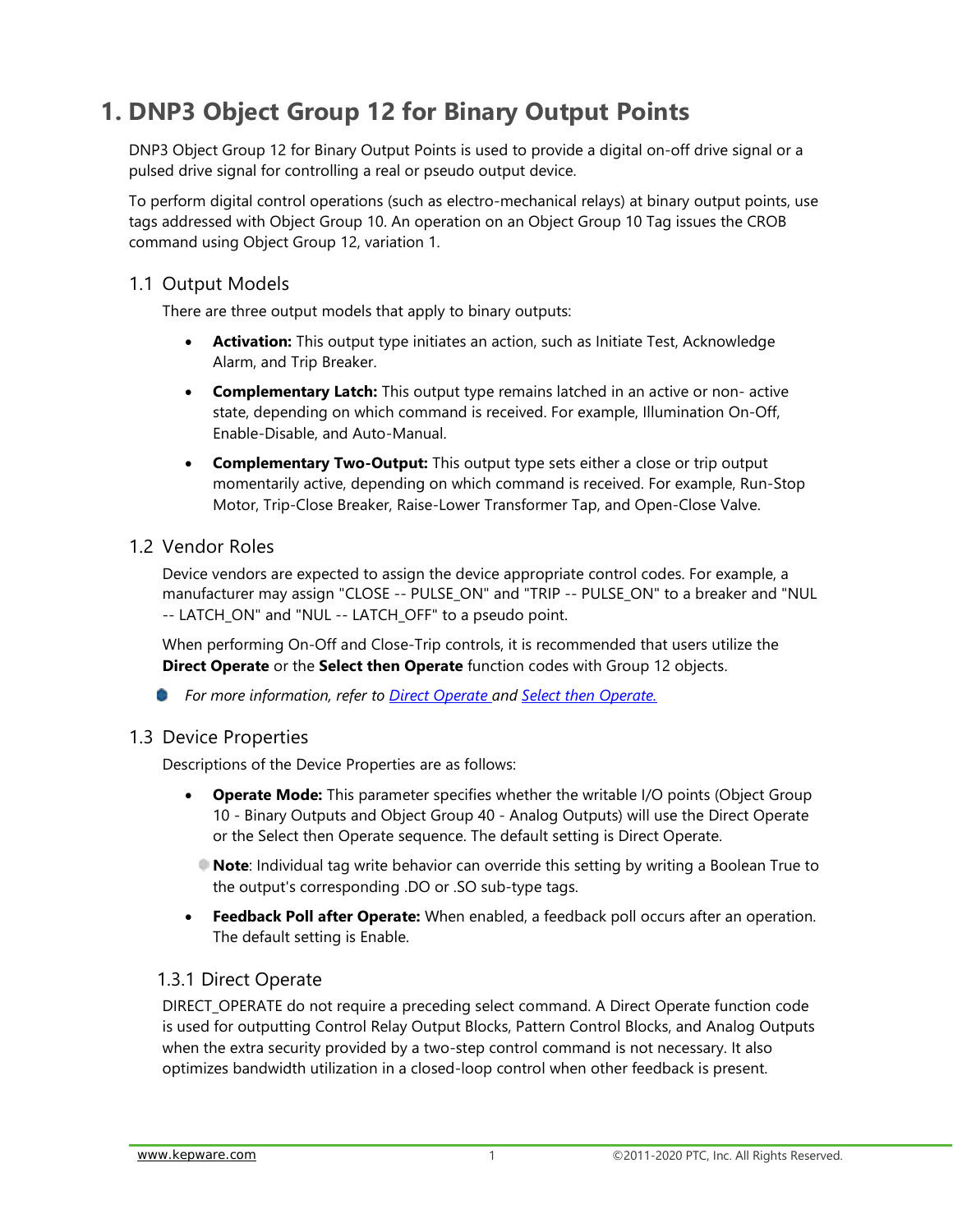- Direct Operate request messages look like SELECT and OPERATE request messages except for the function code. They contain one or more objects that describe the desired output state or level.
- Direct Operate responses contain an identical set of object headers and objects in the same order as they appear in the main device's request (unless an error condition exists). The response to a DIRECT OPERATE command does not quarantee that the execution occurred: it indicates that the request was received. For this reason, systems employing a DIRECT\_OPERATE function code are encouraged to provide another way to detect whether the execution occurred

#### **Notes**:

- In the case of an error, the secondary device sets a status code within an object that may omit objects and/or sets IIN bits.
- When the value written during a CROB command is not understood by the DNP secondary device, the following error message is displayed in the Event Log: "Unable to write to '<address>' on device '<device>'. Control-Related Status Code '<status code>'".
- *For more information, refer to Control-Related Status Codes*.

#### <span id="page-3-0"></span>1.3.2 Select then Operate

The SELECT function code is used with the OPERATE function code as part of the two-step Select-before-Operate method for issuing control requests. This procedure is used for controlling binary and analog outputs. In the general Select then Operate procedure, the main device first sends a select request containing all of the necessary parameters (such as indexes, timings and values). The main device then compares the Select response with the request. If they match, the main device issues an Operate command with the identical object set of headers and objects that it sent in the select message. This approach assures that the secondary device understands which control the main device intended.

A secondary device's Select then Operate response contains an identical set of object headers and objects in the same order as they appear in the main device's request (unless an error condition exists).

- In the case of an error, the secondary device sets a status code within an object that may omit objects and/or sets IIN bits from the response.
- When the DNP secondary device does not understand the value written during a CROB command, the following error message is displayed in the Event Log: "Unable to write to '<address>' on device '<device>'. Control-Related Status Code '<status code>'".
- *For more information, refer to Control-Related Status Codes*.

The Select then Operate procedure is completed with two verifications:

- 1. The main device must receive a Select response that matches the request. That response must indicate no errors; otherwise, the main device aborts the control.
- 2. The secondary device is obligated to compare the Operate request with the Select request. If the two match and there are no errors detected in the request, the secondary device activates the outputs.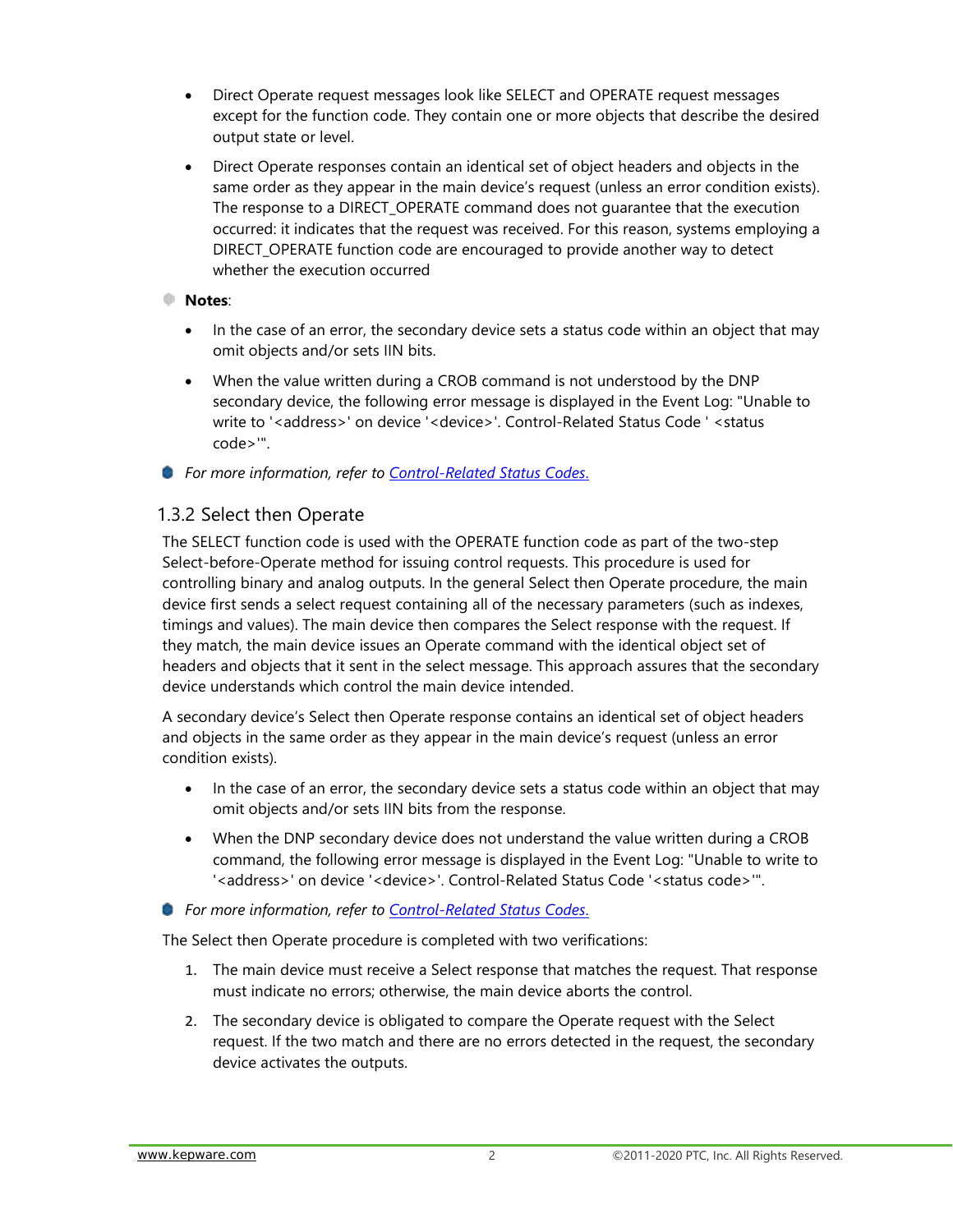## <span id="page-4-0"></span>**2. CROB Operate Command Example**

The following example shows how to issue a Select then Operate request for Binary Output point 8 that closes the point one time for 250 milliseconds.

- 1. Configure the point's Operate Mode for the entire device or on an individual point basis.
	- a) To configure it for the entire device, click **Device Properties** | **Advanced**, then, set the **Operate Mode** to **Select Then Operate**.
	- b) To configure it for an individual point (if the device Operate Mode is Direct Operate), create a tag with the address "10.0.8.SO" then write "1" to the .SO Tag. This sets the point's Operate Mode point at index 8 to **Select Then Operate**.
- **2.** Click **Device Properties** | **Advanced** and enable **Feedback Poll after Operate** to specify the desired behavior.
- 3. Create a tag with the address "10.0.8.Operate.Optype".
- 4. Write "1" to the .Operate.Optype Tag. This sets the Control Code's Operation Type field to **Pulse On**.
- 5. Create a tag with the address "10.0.8.Operate.Tripclosecode".
- 6. Write "1" to the .Operate.Tripclosecode Tag. This sets the Control Code's Trip- Close Code field to **Close**.
- 7. Create a tag with the address "10.0.8.Operate.Ontime".
- 8. Write "250" to the .Operate.Ontime Tag. This specifies the duration in milliseconds that the output drive remains active.
- 9. Create a tag with the address "10.0.8.Operate.Set".
- 10. Write "1" to .Operate.Set Tag. This triggers the main device to send the Object Group 12, variation 1 request that performs the digital control operation.
- **Note:** Channel Diagnostics should display the following three transactions

a) **TX**: The main device sends a request using function code 0x03 to select the output point. **RX**: The secondary device responds echoing the request if everything is okay.

b) **TX**: The main device then sends the Operate request using function code 0x04. **RX**: The secondary device responds echoing the request if everything is okay.

c) **TX**: The main device then sends the feedback poll. **RX**: The secondary device responds with the current static value for all binary outputs.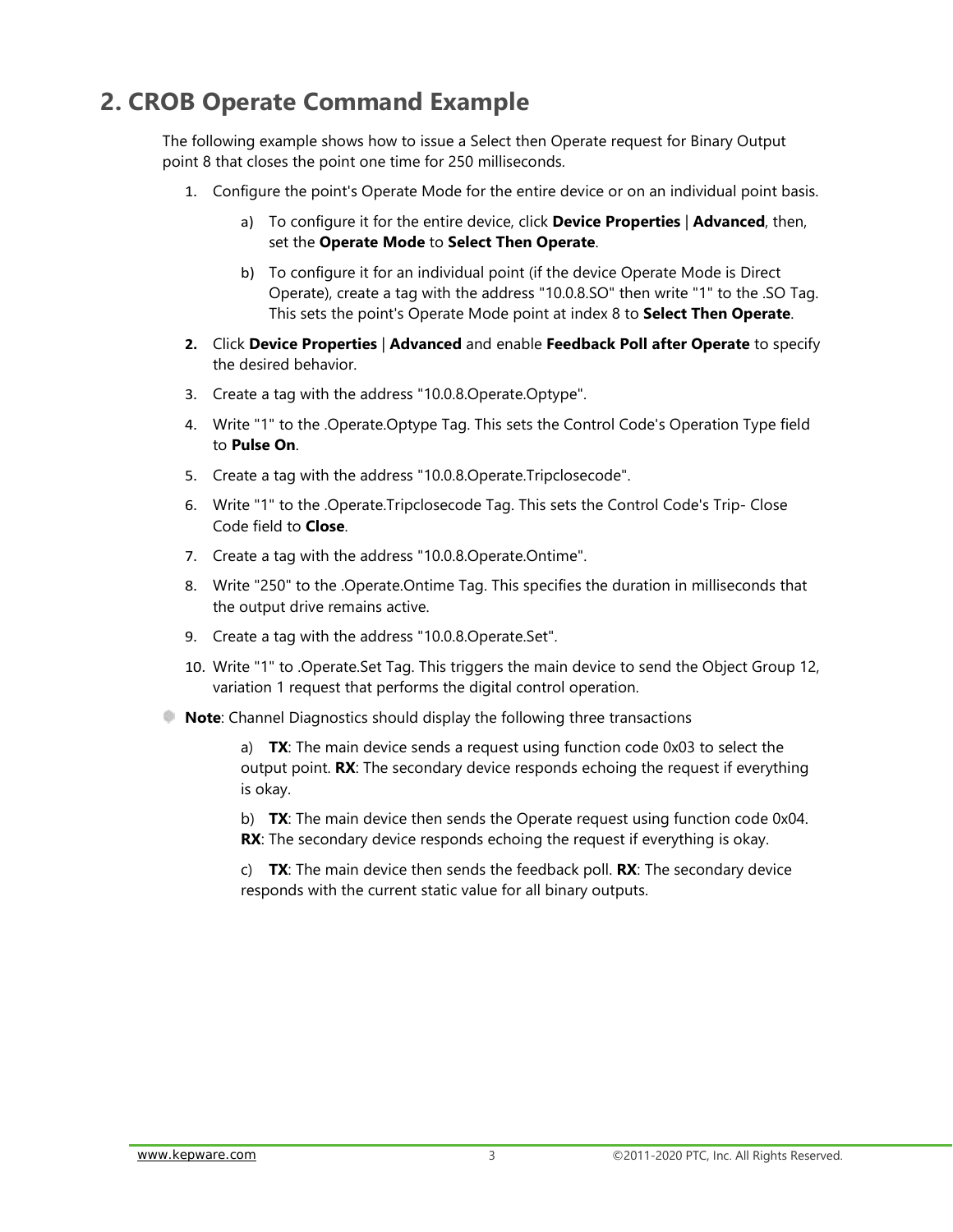#### <span id="page-5-0"></span>2.1 TX and RX Parsing Example

The following example displays an attempt to transmit a Direct Operate that closes the binary output point index 100 one time for 800 milliseconds. The response indicates that the secondary device has an issue with accepting the control operation to set binary output point 100 to active.

*For more information, refer to the color-coordinated subtopic.*

| 05   64   18   C4   0A   00   00   00   73   91   D8   C9   05   0C   01  17   01   64   41<br>  01   20   03   00   00   00   00   00   43   92   00   00   00   FF   FF |
|---------------------------------------------------------------------------------------------------------------------------------------------------------------------------|
|                                                                                                                                                                           |

#### <span id="page-5-1"></span>2.1.1 Transmit Packet – Data Link Layer Header Block

| <b>Hex Bytes</b> | <b>Description</b>                                                                                                                                                                                                                                                                                                                   |  |
|------------------|--------------------------------------------------------------------------------------------------------------------------------------------------------------------------------------------------------------------------------------------------------------------------------------------------------------------------------------|--|
| 05 64            | Starts message.                                                                                                                                                                                                                                                                                                                      |  |
| 18               | Length of request - indicates 24 bytes.                                                                                                                                                                                                                                                                                              |  |
| C <sub>4</sub>   | Data link layer control byte. The binary representation is 11000100. The<br>bits are defined as:<br>7 DIR - 1 indicates direction from main. 6 PRM - 1 indicates primary request.<br>I5 FCB - frame count bit.<br>4 FCV - frame count valid, 0 indicates ignore frame count bit.<br>3-0 function code - 4 for unconfirmed user data. |  |
| 0A 00            | <b>IDestination address - 0x000A.</b>                                                                                                                                                                                                                                                                                                |  |
| 00 00            | lSource address - 0x0000.                                                                                                                                                                                                                                                                                                            |  |
| 73 91            | lCheck sum - 0x9173.                                                                                                                                                                                                                                                                                                                 |  |

#### <span id="page-5-2"></span>2.1.2 Transmit Packet – Transport Header

| <b>Hex Bytes</b> | <b>Description</b>                                                          |
|------------------|-----------------------------------------------------------------------------|
|                  | Transport control byte. The binary representation is 11011000. The bits are |
|                  | defined as:                                                                 |
| D <sub>8</sub>   | 7 FIN - 1 indicates final transport segment.                                |
|                  | 6 FIR - 1 indicates first transport segment.                                |
|                  | 5-0 sequence number - 24 used to verify correct order.                      |

#### <span id="page-5-3"></span>2.1.3 Transmit Packet – Application Header

| <b>Hex Bytes</b> | <b>Description</b>                                                                                                                                                                                                                                                                                                                                                                                             |
|------------------|----------------------------------------------------------------------------------------------------------------------------------------------------------------------------------------------------------------------------------------------------------------------------------------------------------------------------------------------------------------------------------------------------------------|
| C9               | Application control byte. The binary representation is 11001001. The bits are<br>defined as:<br>7 FIR - 1 indicates first fragment of message.<br>6 FIN - 1 indicates final fragment of message.<br>5 CON - 0 indicates a confirmation message is not returned.<br>4 UNS - 0 indicates the sequence number is associated with a solicited<br>request.<br>3-0 sequence number - 9 used to verify correct order. |
| 05               | Function code - 5 direct operate.                                                                                                                                                                                                                                                                                                                                                                              |
| 0C               | Object Group: 12.                                                                                                                                                                                                                                                                                                                                                                                              |
| 01               | Variation: 1.                                                                                                                                                                                                                                                                                                                                                                                                  |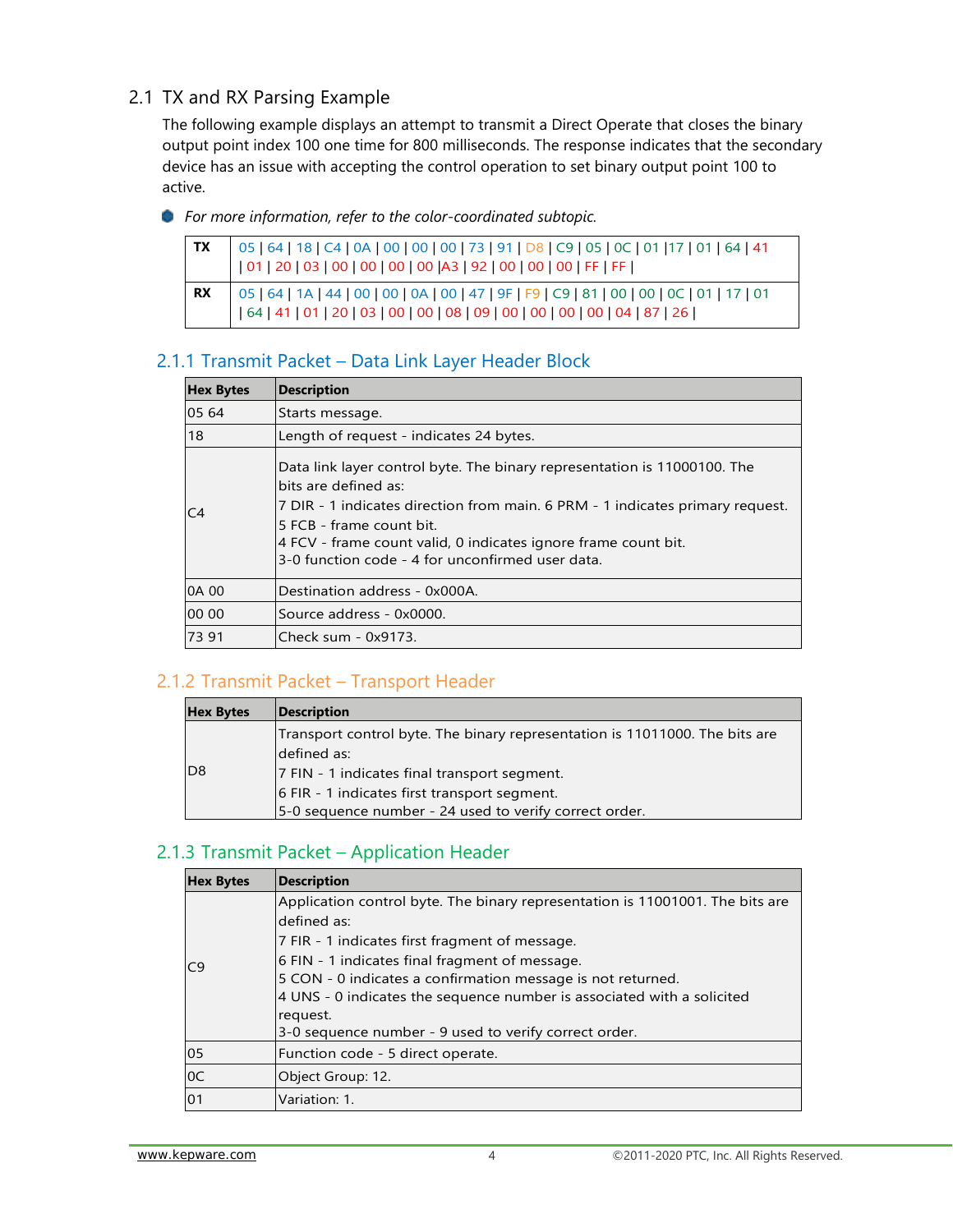| <b>Hex Bytes</b> | <b>Description</b>                                                      |
|------------------|-------------------------------------------------------------------------|
|                  | Qualifier Field. The binary representation is 00010111. The bits are    |
|                  | ldefined as:                                                            |
| l 17             | 7 always 0.                                                             |
|                  | 6-4 object prefix code 1 indicates objects prefixed with 1-octet index. |
|                  | 3-0 range specifier code 7 indicates 1-octet count of objects.          |
| 01               | Range field 1 indicates count of 1 object.                              |
| 64               | Data point index 100.                                                   |

#### <span id="page-6-0"></span>2.1.4Transmit Packet – Data Object

| <b>Hex Bytes</b> | <b>Description</b>                                                                                                                                                                                     |
|------------------|--------------------------------------------------------------------------------------------------------------------------------------------------------------------------------------------------------|
| 41               | Control Code. The binary representation is 01000001. The bits are defined as:<br>7-6 TCC - Trip Close Code - 01 - close.<br>5 CR - Clear - 0.<br>4 QU - Queue always 0.<br>3-0 Op Type - 1 - pulse on. |
| 01               | Count - number of times to execute.                                                                                                                                                                    |
| 20 03 00 00      | On Time - 800 ms (0x0000320).                                                                                                                                                                          |
| 00 00            | First part of off time.                                                                                                                                                                                |
| A3 92            | Check sum - 0x92A3.                                                                                                                                                                                    |
| 00 00            | Second part of off time.                                                                                                                                                                               |
| 00               | Always 0 in request.                                                                                                                                                                                   |
| <b>FFFFF</b>     | Check sum - 0xFFFF.                                                                                                                                                                                    |

#### <span id="page-6-1"></span>2.1.5 Receive Packet – Data Link Layer Header Block

| <b>Hex Bytes</b> | Description                                                                                                                                                                                                                                                                                                                                          |  |  |
|------------------|------------------------------------------------------------------------------------------------------------------------------------------------------------------------------------------------------------------------------------------------------------------------------------------------------------------------------------------------------|--|--|
| 05 64            | Starts message.                                                                                                                                                                                                                                                                                                                                      |  |  |
| 1A               | Length of request - indicates 26 bytes.                                                                                                                                                                                                                                                                                                              |  |  |
| 44               | Data link layer control byte. The binary representation is 01000100. The<br>lbits are defined as:<br>7 DIR - 0 indicates direction from secondary device.<br>6 PRM - 1 indicates primary request.<br>I5 FCB - frame count bit.<br>4 FCV - frame count valid, 0 indicates ignore frame count bit.<br>3-0 function code - 4 for unconfirmed user data. |  |  |
| 00 00            | lSource address - 0x0000.                                                                                                                                                                                                                                                                                                                            |  |  |
| 0A 00            | <b>IDestination address - 0x000A.</b>                                                                                                                                                                                                                                                                                                                |  |  |
| 47 9F            | lCheck sum - 0x9F47.                                                                                                                                                                                                                                                                                                                                 |  |  |

## <span id="page-6-2"></span>2.1.6 Receive Packet – Transport Header

| <b>Hex Bytes</b> | <b>Description</b>                                                                         |
|------------------|--------------------------------------------------------------------------------------------|
|                  | Transport control byte. The binary representation is 11111001. The bits are<br>defined as: |
| F <sub>9</sub>   | 7 FIN - 1 indicates final transport segment.                                               |
|                  | 6 FIR - 1 indicates first transport segment.                                               |
|                  | [5-0 sequence number - 57 used to verify correct order.                                    |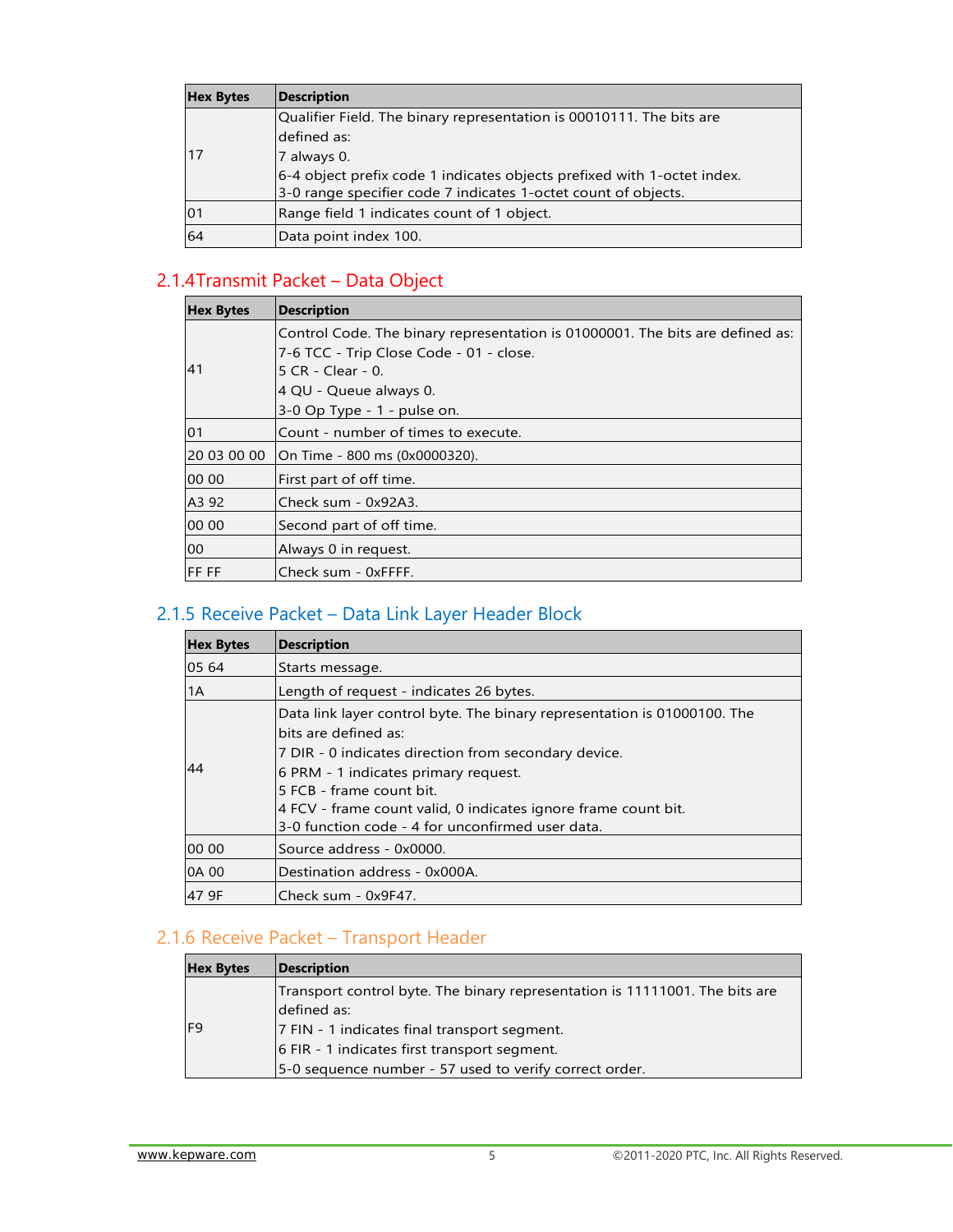## 2.1.7 Receive Packet – Application Header

<span id="page-7-0"></span>

| <b>Hex Bytes</b> | <b>Description</b>                                                                                                                                       |  |  |
|------------------|----------------------------------------------------------------------------------------------------------------------------------------------------------|--|--|
|                  | Application control byte. The binary representation is 11001001. The<br>bits are defined as:<br>7 FIR - 1 indicates first fragment of message.           |  |  |
| C9               | 6 FIN - 1 indicates final fragment of message.                                                                                                           |  |  |
|                  | 5 CON - 0 indicates a confirmation message is not returned.                                                                                              |  |  |
|                  | 4 UNS - 0 indicates the sequence number is associated with a solicited<br>request. 3-0 sequence number - 9 used to verify correct order.                 |  |  |
| 81               | Function code - 129 Response.                                                                                                                            |  |  |
| 00 00            | Internal Indication bits, none set.                                                                                                                      |  |  |
| 0C               | Object group: 12.                                                                                                                                        |  |  |
| 01               | Variation: 1.                                                                                                                                            |  |  |
|                  | Qualifier Field. The binary representation is 00010111. The bits are<br>defined as:                                                                      |  |  |
| 17               | 7 always 0.<br>6-4 object prefix code 1 indicates objects prefixed with 1-octet index.<br>3-0 range specifier code 7 indicates 1-octet count of objects. |  |  |
| 01               | Range Field 1 indicates count of 1 object.                                                                                                               |  |  |
| 64               | Data point index 100.                                                                                                                                    |  |  |

### <span id="page-7-1"></span>2.1.8 Receive Packet – Data Object

| <b>Hex Bytes</b> | <b>Description</b>                                                |  |  |
|------------------|-------------------------------------------------------------------|--|--|
|                  | Control Code. The binary representation is 01000001. The bits are |  |  |
|                  | defined as:                                                       |  |  |
| 41               | 7-6 TCC - Trip Close Code - 01 - close.                           |  |  |
|                  | 5 CR - Clear - 0.                                                 |  |  |
|                  | 4 QU - Queue always 0.                                            |  |  |
|                  | 3-0 Op Type - 1 - pulse on.                                       |  |  |
| 01               | Count - number of times to execute.                               |  |  |
| 20 03 00 00      | On Time - 800 ms (0x00000320).                                    |  |  |
| 08 09            | lCheck sum - 0x0908.                                              |  |  |
| 00 00 00 00      | <b>Off</b> time.                                                  |  |  |
| 04               | Status code 4.                                                    |  |  |
| 87 26            | Check sum - 0x2687.                                               |  |  |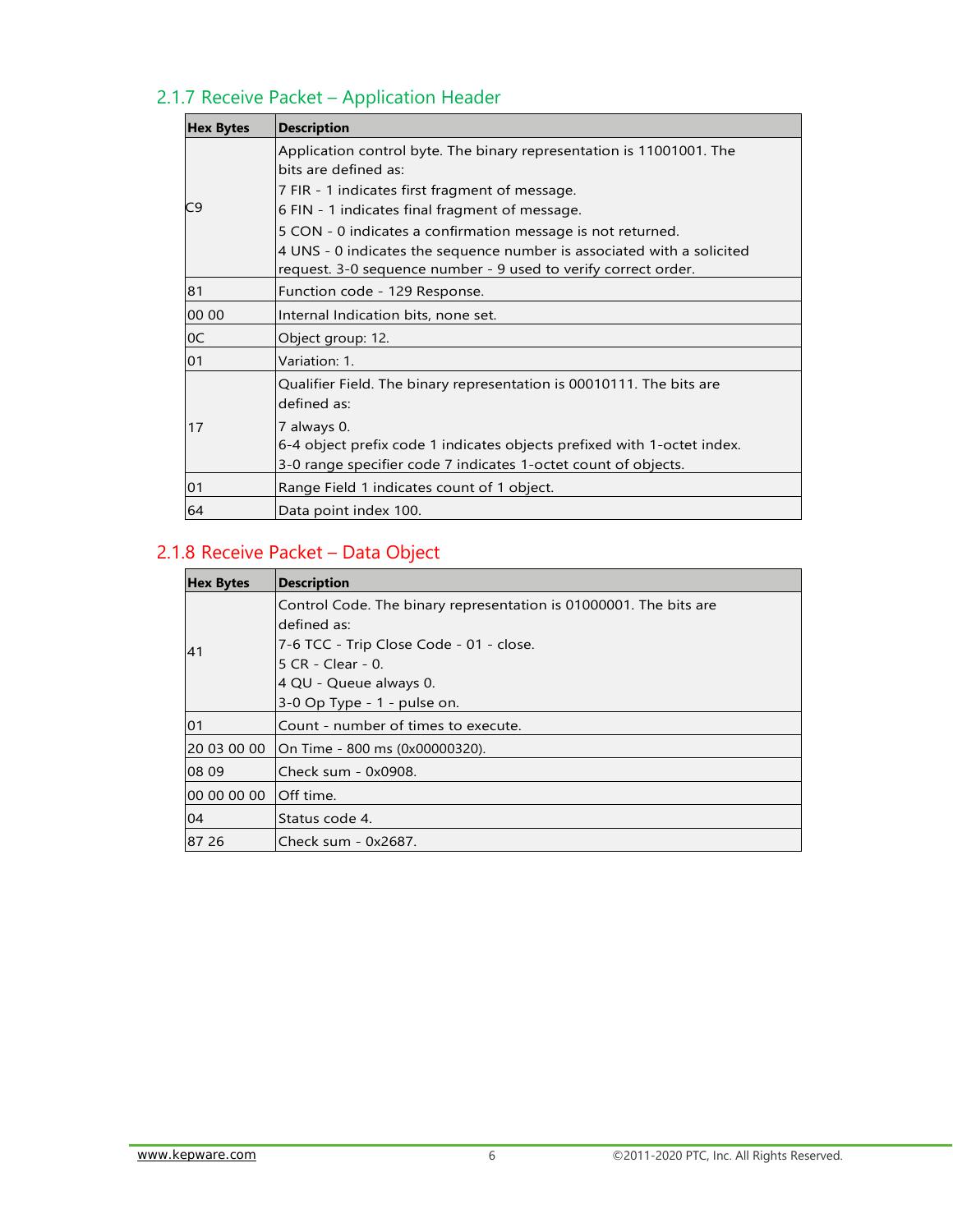| <b>Tag Address</b>                 | <b>Definition</b>                                                                                                               | <b>Description</b>                                                                                                                                                                                                                                                                                                                                    |  |
|------------------------------------|---------------------------------------------------------------------------------------------------------------------------------|-------------------------------------------------------------------------------------------------------------------------------------------------------------------------------------------------------------------------------------------------------------------------------------------------------------------------------------------------------|--|
| 10.0.2.DO                          | Boolean value<br>indicating if<br>operations on binary<br>output point 2 should<br>be Direct Operate or<br>Select then Operate. | Writing to this tag will not cause an explicit write<br>to the device. It also will not change the overall<br>device property for Operate Mode: it only<br>changes it for Binary Output point 2.<br>The variation of the tag does not matter. *                                                                                                       |  |
| 10.0.2.SO                          | Boolean value<br>indicating if<br>operations on binary<br>output point 2 should<br>be Direct Operate or<br>Select then Operate. | Writing to this tag will not cause an explicit write<br>to the device. It also will not change the overall<br>device property for Operate Mode: it only<br>changes it for Binary Output point 2.<br>The variation of the tag does not matter.*                                                                                                        |  |
| 10.0.2. Operate. Clear             | Value of the CROB<br>control code bit 5.                                                                                        | This Boolean tag will display a 0 or 1, depending<br>on the last update from the client.<br>The variation of the tag does not matter.<br>Writing to this tag will not cause an explicit write<br>to the device. It will be used in building the CROB<br>control code that will be written to the object<br>group 12 point 2 with the Operate.Set tag. |  |
| 10.0.2. Operate. Op Type           | Value of the CROB<br>control code bits 0-3.                                                                                     | This Byte tag will display the operation type,<br>depending on the last update from the client.<br>Operation types are as follows:<br>Nul (0)<br>Pulse_On (1)<br>Pulse_Off (2)<br>Latch_On (3)<br>Latch_Off (4)<br>The variation of the tag does not matter. **                                                                                       |  |
| 10.0.2. Operate. TripClos<br>eCode | Value of the CROB<br>control code bits 6 & 7.                                                                                   | This byte tag will display the Trip-Close Field,<br>depending on the last update from the client.<br>Trip-close fields are as follows:<br>Nul (0)<br>Paired_Close (1)<br>Paired_Trip (2)<br>The variation of the tag does not matter. **                                                                                                              |  |
| 10.0.2. Operate. On Time           | Value in milliseconds<br>that the operation on<br>the binary output point<br>2 will remain active.                              | This DWord tag will display the on time last<br>updated from the client.<br>The variation of the tag does not matter.***                                                                                                                                                                                                                              |  |
| 10.0.2. Operate. OffTime           | Value in milliseconds<br>that the operation on<br>2 will remain non-<br>active.                                                 | This DWord tag will display the off time last<br>the binary output point updated from the client.<br>The variation of the tag does not matter.***                                                                                                                                                                                                     |  |
| 10.0.2. Operate. Feedback<br>Delay | Value in milliseconds to<br>delay after receiving the<br>feedback poll.                                                         | This DWord tag will display the feedback delay<br>last updated from the client.<br>The variation of the tag does not matter. Writing<br>response before issuing to this tag will not cause an explicit write to the<br>device. It will be used to delay before issuing a<br>feedback poll after receiving a response to an                            |  |

#### <span id="page-8-0"></span>2.2 Tag Addressing Examples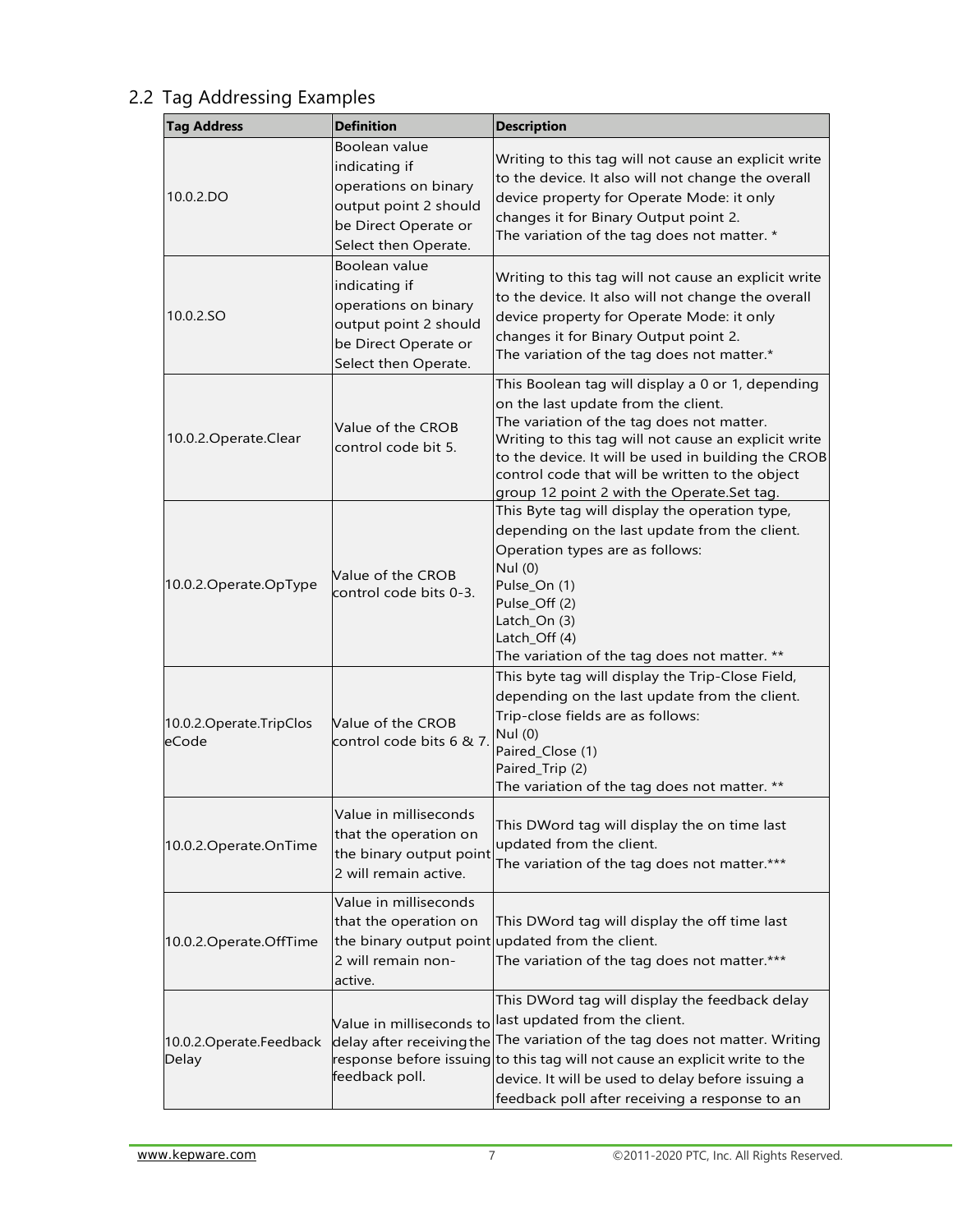| <b>Tag Address</b>  | <b>Definition</b>                  | <b>Description</b>                                                                                                                                                                                                                                                                                                                                                                                                                 |
|---------------------|------------------------------------|------------------------------------------------------------------------------------------------------------------------------------------------------------------------------------------------------------------------------------------------------------------------------------------------------------------------------------------------------------------------------------------------------------------------------------|
|                     |                                    | Object Group 12 control operation on binary<br>output point 2.                                                                                                                                                                                                                                                                                                                                                                     |
| 10.0.2. Operate Set | Always displays a<br>Good quality. | The variation of the tag does not matter.<br>Writing a 1 to this tag causes an Object Group 12<br>control operation on binary output point 2. The<br>ICROB control code is built from the values of the<br>Boolean value of 0 with Operate.Clear, Operate.OpType, and<br>Operate.TripCloseCode tags. The Values of the<br>Operate.OnTime, Operate.OffTime, and<br>Operate.FeedbackDelay tags are used in the<br>operation as well. |

*\*The value of this tag will be used when an operation is performed on binary output point 2 when using the Operate sub-type commands or a synchronous / asynchronous write to a 10.x.2.Value or 10.x.2.Explicit Tag.*

\*\*Writing to this tag will not cause an explicit write to the device. It will be used in building the CROB control *code that will be written to the Object Group 12 point 2 with the Operate.Set Tag.*

*\*\*\*Writing to this tag does not cause an explicit write to the device. It will be used in an Object Group 12 control operation on binary output point 2 when the Operate.Set Tag is toggled to 1.*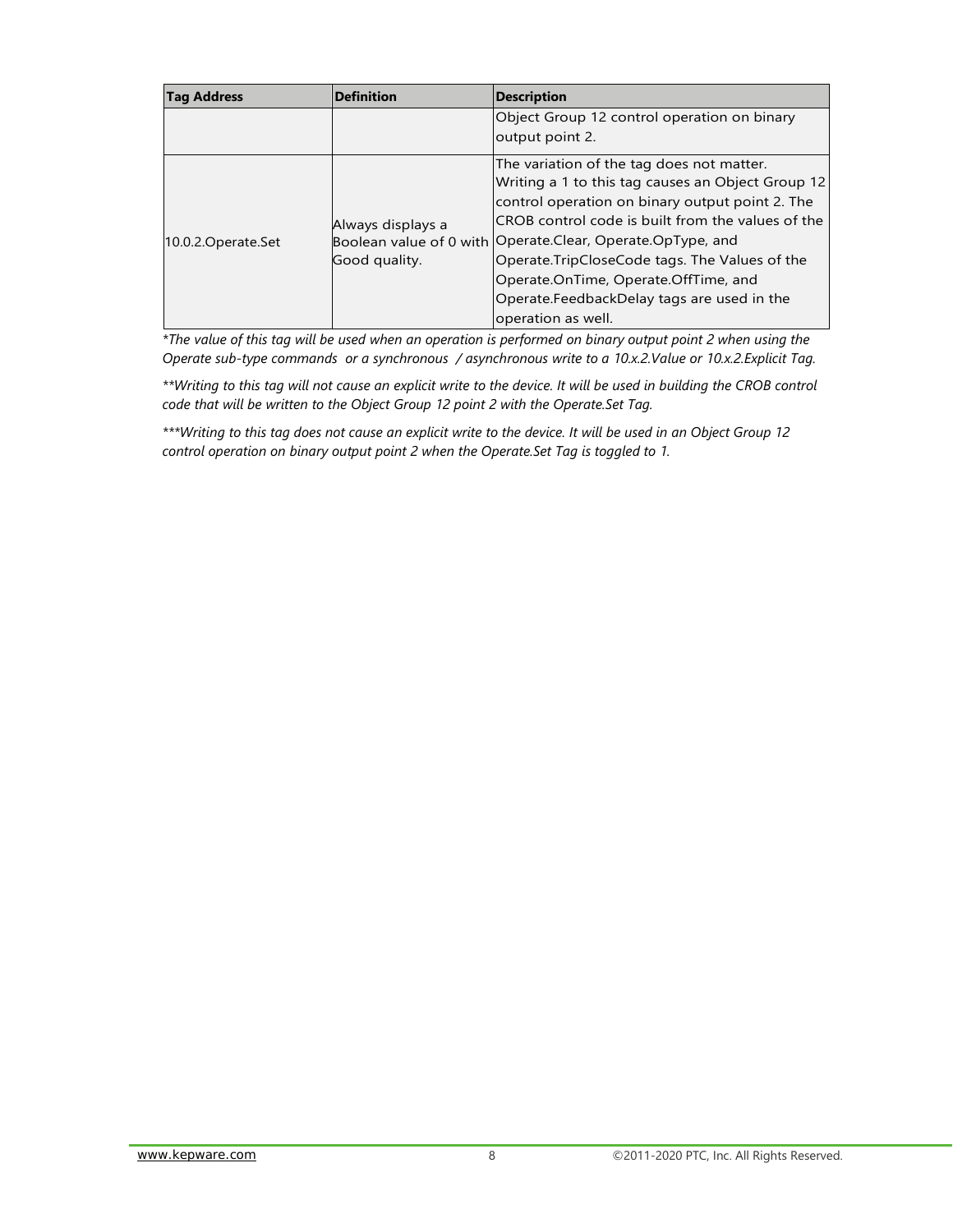## <span id="page-10-0"></span>**3. Secondary Device Actions for Interoperable Commands**

| <b>Row</b>     | <b>Control</b><br>Code | <b>TCC</b><br><b>Field</b> | <b>OP Type</b><br><b>Field</b> | <b>Clear</b><br><b>Field</b> | <b>Action</b>                                                                                                                                                                                                                                         |
|----------------|------------------------|----------------------------|--------------------------------|------------------------------|-------------------------------------------------------------------------------------------------------------------------------------------------------------------------------------------------------------------------------------------------------|
| 1              | 0x00                   | <b>NUL</b>                 | <b>NUL</b>                     | 0                            | Does not initiate an action or change an in-progress or<br>pending command. Values in On-time and Off-time<br>fields are ignored.                                                                                                                     |
| $\overline{2}$ | 0x20                   | <b>NUL</b>                 | <b>NUL</b>                     | 1                            | Cancel in-progress and pending commands. Values in<br>On-time and Off-time fields are ignored.                                                                                                                                                        |
| 3              | 0x01                   | <b>NUL</b>                 | PULSE_ON                       | $\overline{0}$               | For activation model, set output to active for the duration<br>of the On-time. For both complementary models, return<br>NOT_SUPPORTED status.                                                                                                         |
| $\overline{4}$ | 0x21                   | <b>NUL</b>                 | PULSE_ON                       | 1                            | For activation model, cancel in-progress and pending<br>commands and then set output to active for the duration<br>of the On-time. For both complementary models, return<br>NOT_SUPPORTED status.                                                     |
| 5              | 0x03                   | <b>NUL</b>                 | LATCH_ON                       | $\overline{0}$               | For activation model, set output to active for the duration<br>of the On-time. For complementary latch model, set the<br>output to active. For complementary two-output model,<br>set the close output to active for the duration of the On-<br>time. |
| 6              | 0x23                   | <b>NUL</b>                 | LATCH_ON                       | 1                            | Cancel in-progress and pending commands. Afterwards,<br>initiate the action specified in row 5.                                                                                                                                                       |
| 7              | 0x04                   | <b>NUL</b>                 | LATCH_OFF 0                    |                              | For activation model, set output to active for the duration<br>of the On-time. For complementary latch model, set the<br>output to inactive. For complementary two-output<br>model, set the trip output to active for the duration of<br>the On-time. |
| 8              | 0x24                   | <b>NUL</b>                 | LATCH_OFF <sup>1</sup>         |                              | Cancel in-progress and pending commands. Afterwards,<br>initiate the action specified in row 7.                                                                                                                                                       |
| 9              | 0x41                   | <b>CLOSE</b>               | PULSE_ON                       | $\overline{0}$               | For activation model, set output to active for the duration<br>of the On-time. For complementary latch model, set the<br>output to active. For complementary two-output model,<br>set the close output to active for the duration of the On-<br>time. |
| 10             | 0x61                   | <b>CLOSE</b>               | <b>PULSE ON</b>                | -1                           | Cancel in-progress and pending commands. Afterwards,<br>initiate the action specified in row 9.                                                                                                                                                       |
| 11             | 0x81                   | TRIP                       | PULSE_ON                       | $\boldsymbol{0}$             | For activation model, set output to active for the duration<br>of the On-time. For complementary latch model, set the<br>output to inactive. For complementary two-output<br>model, set the trip output to active for the duration of<br>the On-time. |
| 12             | 0xA1                   | <b>TRIP</b>                | PULSE ON                       | 1                            | Cancel in-progress and pending commands. Afterwards,<br>initiate the action specified in row 11.                                                                                                                                                      |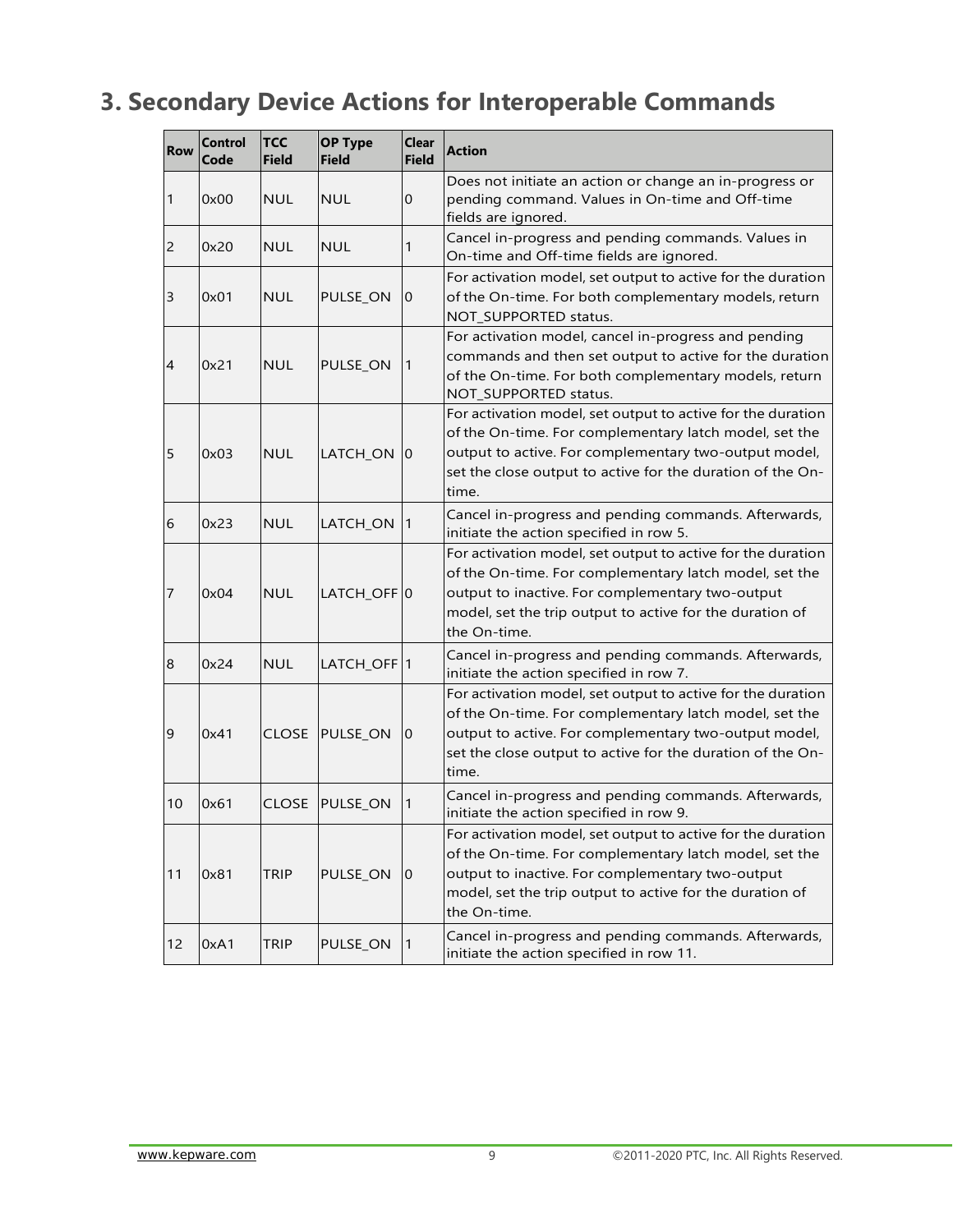## <span id="page-11-0"></span>**4. Control Related Event Log Messages**

| <b>Message</b>                                                                                                                                                           | Error<br><b>Type</b> | <b>Possible Cause</b>                                                                              | Solution                                                                                                                          |
|--------------------------------------------------------------------------------------------------------------------------------------------------------------------------|----------------------|----------------------------------------------------------------------------------------------------|-----------------------------------------------------------------------------------------------------------------------------------|
| Unable to write to<br>' <address>' on device<br/>'<device>'.Control-Related<br/>Status Code ' &lt; status code &gt; '</device></address>                                 | Warning              | The value written to the<br>Operate sub-type was<br>not understood by the<br>DNP secondary device. | For information on a specific<br>code number, refer to Control-<br><b>Related Status Codes</b>                                    |
| Unable to write to ' <address>'<br/>on device '<device>'. Device<br/>does not support requested<br/>operation for objects in the<br/>request (IIN2.1)</device></address> | Warning              | The device does not<br>support the requested<br>operation for the<br>objects in the request.       | Verify that the secondary<br>device supports the requested<br>operation.                                                          |
| Unable to write to ' <address>'<br/>on device '<device>'. Device<br/>does not support the function<br/>code (IIN2.0)</device></address>                                  | Warning              | The device does not<br>support the function<br>code on the objects in<br>the request.              | For more information, refer to<br>the device's documentation.                                                                     |
| Unable to write to ' <address>'<br/>on device '<device>'. Device<br/>reports that some output points<br/>are in local mode (IIN1.5)</device></address>                   | Warning              | Some output points are<br>in local mode.                                                           | Correct the mode in the<br>secondary device's<br>configuration. For more<br>information, refer to the device's<br>documentation.* |
| Unable to write to<br>' <address>' on device<br/>'<device>'. Select Operate<br/>response invalid</device></address>                                                      | Warning              | The device did not<br>return an acceptable<br>response to a Select<br>then Operate request.        | Verify that the secondary<br>device is configured to operate<br>on the point.                                                     |

*\*This bit must be set whenever one of the secondary device's output points is in local operation mode. This indication is not intended to inhibit or prevent controls from the main device: it is a warning that controls might not succeed. The system implementer must provide suitable lockouts that disable control operation from the main device when points are in local mode. If the main device directs a control command to a point in local mode, the secondary device shall return a status code indicating failure due to the point being in local mode. Main devices may send control requests to secondary devices that set IIN1.5 because this bit does not necessarily mean that all points are disabled for operation from the main device. For example, in a data concentrator application, only one IED may be in the local mode. This requires the data concentrator to set IIN1.5; however, control commands to the other IEDs should succeed. Secondary devices that have a localremote switch or logic are responsible for preventing control actions on those points that it places in local mode.*